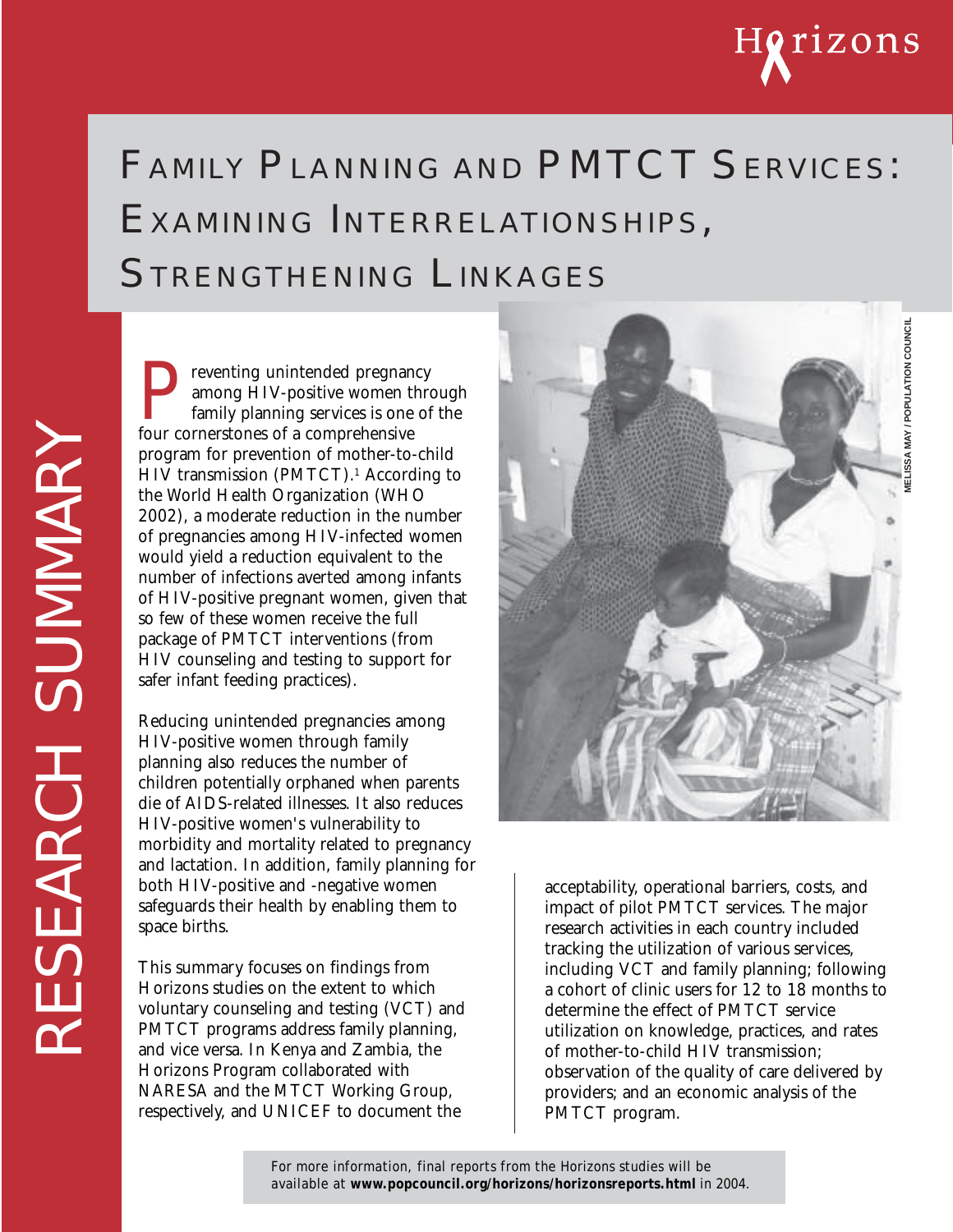This summary also draws on data from a Horizons study in Uganda that tested a strategy for the integration of HIV counseling into health services, including family planning, and from a recent evaluation of United Nations-supported pilot PMTCT projects in 11 countries.<sup>2</sup> In the Uganda study, researchers used a combination of methods to determine the extent to which providers assessed client needs, discussed HIVrelated issues, and made referrals for such related services as VCT. In the UN study, UNICEF and Horizons employed a mix of qualitative and quantitative methodologies, including a rapid assessment of services at pilot sites in Rwanda and Zambia, to identify strengths as well as gaps in service delivery (see Rutenberg et al. 2003a).

## **Key Findings**

#### Most PMTCT sites offer family planning services.

During the evaluation of UN-supported sites, program managers were asked if family planning services were provided as part of the PMTCT program. Program managers at the national level in all 11 countries responded that family planning services were indeed part of their PMTCT

program, which was centered within antenatal care and maternal and child health (ANC/MCH) services. Most sites offer family planning counseling and contraceptive methods, either within the same building or adjacent to it. PMTCT clients—both HIV-positive and -negative—thus receive family planning counseling and services as part of their routine care. However, at some sites run by faith-based organizations (which include some of the most overall effective PMTCT sites that emerged from the evaluation), contraceptives are not provided. For instance, at two of the pilot sites in Rwanda supported by Catholic organizations, providers give information about family planning, yet women must go elsewhere to obtain contraceptives. This creates an additional step and potential barrier to accessing family planning methods.

### Introducing PMTCT as a new service into ANC/MCH can improve the quality of existing family planning services.

In the two sites in Kenya, researchers observed client provider interactions of family planning sessions at three different points: before the PMTCT program was introduced, then 6 months and 27 months after its introduction. In Homa



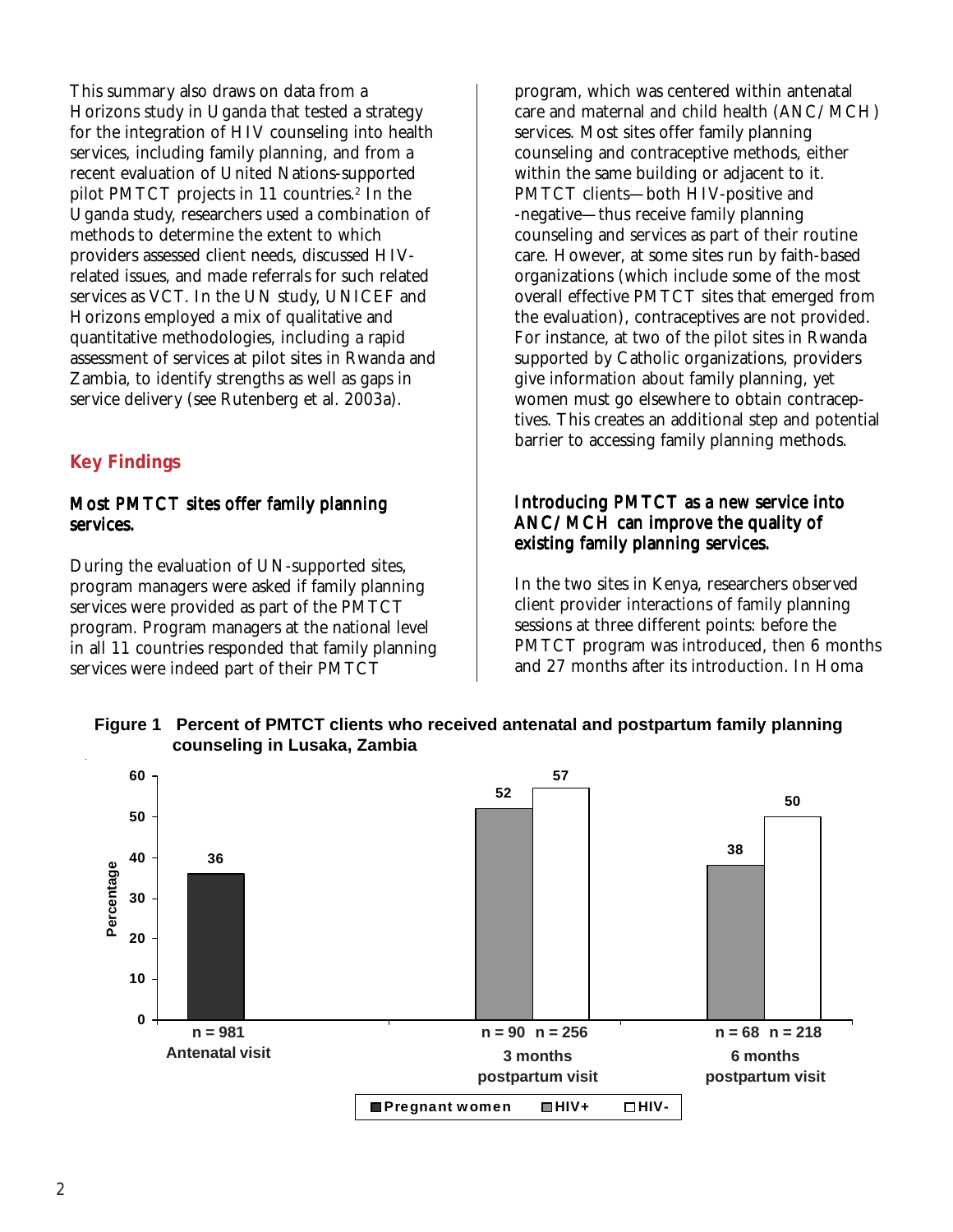|                                                                    | <b>Baseline</b><br>(before PMTCT<br>program<br>introduced) | 6 months<br>after PMTCT<br>program<br>introduced | 27 months<br>after PMTCT<br>program<br>introduced |
|--------------------------------------------------------------------|------------------------------------------------------------|--------------------------------------------------|---------------------------------------------------|
| Exploration of client's reproductive health goals                  |                                                            |                                                  |                                                   |
| Homa Bay                                                           | 61                                                         | 46                                               | 98*                                               |
| Karatina                                                           | 96                                                         | 94                                               | 75                                                |
| Visual display of FP methods                                       |                                                            |                                                  |                                                   |
| Homa Bay                                                           | 29                                                         | 67                                               | $100*$                                            |
| Karatina                                                           | 95                                                         | 95                                               | 95                                                |
| Information on available FP methods                                |                                                            |                                                  |                                                   |
| Homa Bay                                                           | 9                                                          | 7                                                | $26*$                                             |
| Karatina                                                           | 42                                                         | 69                                               | 50                                                |
| Discussion of benefits and side effects of<br>different FP methods |                                                            |                                                  |                                                   |
| Homa Bay                                                           | 8                                                          | 17                                               | 15                                                |
| Karatina                                                           | 23                                                         | 53                                               | $44*$                                             |
| <b>Client examined for STI</b>                                     |                                                            |                                                  |                                                   |
| Homa Bay                                                           | 11                                                         | 29                                               | 11                                                |
| Karatina                                                           | 16                                                         | 50                                               | $93*$                                             |
| Correct information on use of FP method                            |                                                            |                                                  |                                                   |
| Homa Bay                                                           | 37                                                         | 33                                               | 32                                                |
| Karatina                                                           | 46                                                         | 79                                               | $93*$                                             |
| <b>Guidance on optimal FP method</b>                               |                                                            |                                                  |                                                   |
| Homa Bay                                                           | 71                                                         | 42                                               | 17                                                |
| Karatina                                                           | no data                                                    | no data                                          | no data                                           |
| *Statistically significant improvement from baseline ( $p < .05$ ) |                                                            |                                                  |                                                   |

#### **Table 1 Percent of family planning sessions containing adequate information or services (Kenya sites)**

Bay, researchers observed 47, 24, and 78 sessions for the three rounds, while in Karatina, researchers observed a greater number of sessions: 200, 99, and 123, respectively. The observed sessions were of all family planning clients and did not necessarily include members of the study cohorts in each site. Almost all of the components of quality (see Table 1) either remained the same or improved significantly from baseline to two years after the PMTCT program was introduced.

Far from negatively affecting the quality of family planning sessions, the data reveal that almost all

components of quality within family planning sessions plateaued or improved significantly. The improvements may be due to the fact that in many PMTCT sites, family planning was clearly articulated as an important strategy to reduce mother-to-child transmission.

#### PMTCT sites miss opportunities to provide clients with family planning counseling.

Family planning counseling can be provided at various points during the period that women attend ANC/MCH services. In Lusaka, Zambia,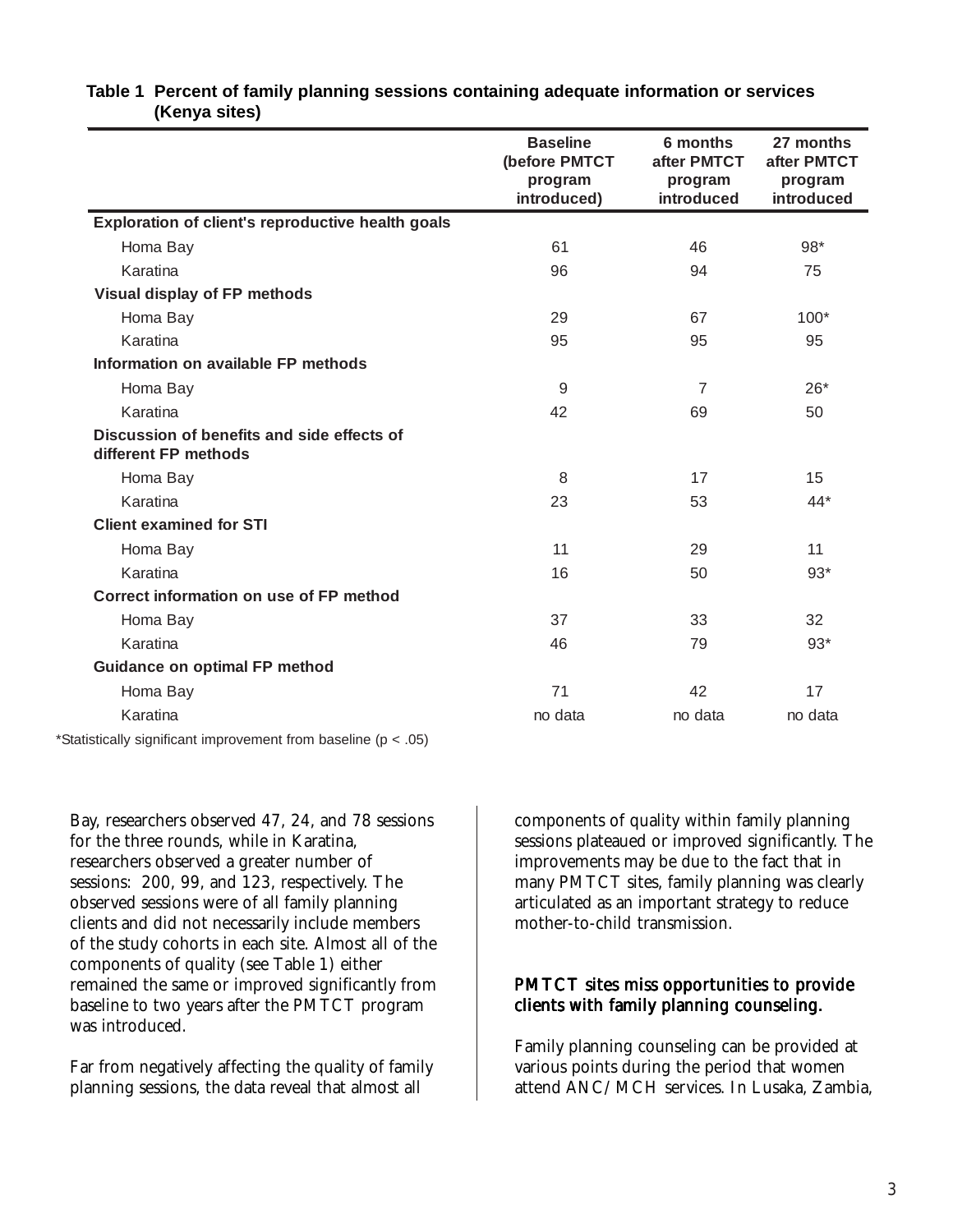|                 | <b>Antenatal</b> |     | 3 months<br>postpartum |     | 6 months<br>postpartum |     |
|-----------------|------------------|-----|------------------------|-----|------------------------|-----|
|                 | $\%$             | n   | $\frac{0}{0}$          | n   | %                      | n   |
| <b>Homa Bay</b> |                  |     |                        |     |                        |     |
| $HIV+$          | 29               | 212 | 0                      | 72  | 0                      | 62  |
| HIV-            | 23               | 380 | 2                      | 173 | 1                      | 163 |
| <b>Karatina</b> |                  |     |                        |     |                        |     |
| $HIV+$          | 21               | 89  | 0                      | 32  | 3                      | 37  |
| HIV-            | 22               | 911 | 2                      | 310 | $\Omega$               | 236 |

**Table 2 Percent of PMTCT clients who received antenatal and postpartum family planning counseling on day of interview at two sites in Kenya, by HIV status**

where a cohort of 1,002 PMTCT clients were initially interviewed, a little more than a third of the pregnant clients received family planning counseling during their antenatal visit that day (see Figure 1). This is regardless of HIV status, since at this juncture in the study, most women had not taken an HIV test and did not know their serostatus. Among those re-interviewed at their three-month postpartum visit (37 percent of the women originally interviewed), a greater proportion of women received family planning counseling. More than half of HIV- positive and -negative women discussed family planning with the provider on that day. Attention to family planning decreased slightly at the six-month postpartum visit: 38 percent of HIV-positive women discussed family planning, while 50 percent of HIV-negative women did so. These data show that while providers mentioned family planning in some antenatal and postpartum sessions, there are many missed opportunities.

At the two Kenya PMTCT sites, more than onefifth of women reported that they engaged in a discussion about family planning during their antenatal visit on that given day, but few women in the cohort study subsequently reported receiving any postpartum counseling on this topic (see Table 2). In Karatina, Kenya, many of the women interviewed were using injectable contraceptives

and may have been experienced family planning users; thus, they may have mainly seen family planning providers to continue their already chosen method. Interviews were also timed to coincide with immunization visits, and women may not have needed or sought out family planning counseling on these days.

In all three of the intervention sites there is a similar proportion of HIVpositive and -negative women who received (or did not receive) family planning counseling. This suggests that providers are not specifically targeting HIV-positive women with family planning messages.

#### HIV-positive and HIV-negative women are just as likely to use family planning methods.

At six months postpartum, one-third of women in the cohort who received antenatal care at the PMTCT site in Lusaka and just less than onequarter of clients at the PMTCT site at Homa Bay were using a modern method of family planning (see Table 3). Family planning prevalence in Karatina was considerably higher, with more than three-quarters of clients adopting a modern method of family planning. These rates are broadly comparable to the contraceptive prevalence figures reported for the respective districts in recent DHS studies, suggesting that the uptake of family planning by women at these sites reflects the overall level of family planning effort rather than the addition of PMTCT services.

The data reveal very similar rates of contraceptive use regardless of HIV status. In Homa Bay, there was no significant difference by family planning method between HIV-positive and HIV-negative women. In Lusaka, HIV-positive and HIVnegative women reported similar rates of specific contraceptive methods, with the exception of condoms. Nearly a quarter of HIV-positive women reported condom use at six months postpartum, which is more than double the use of condoms by HIV-negative women. The 9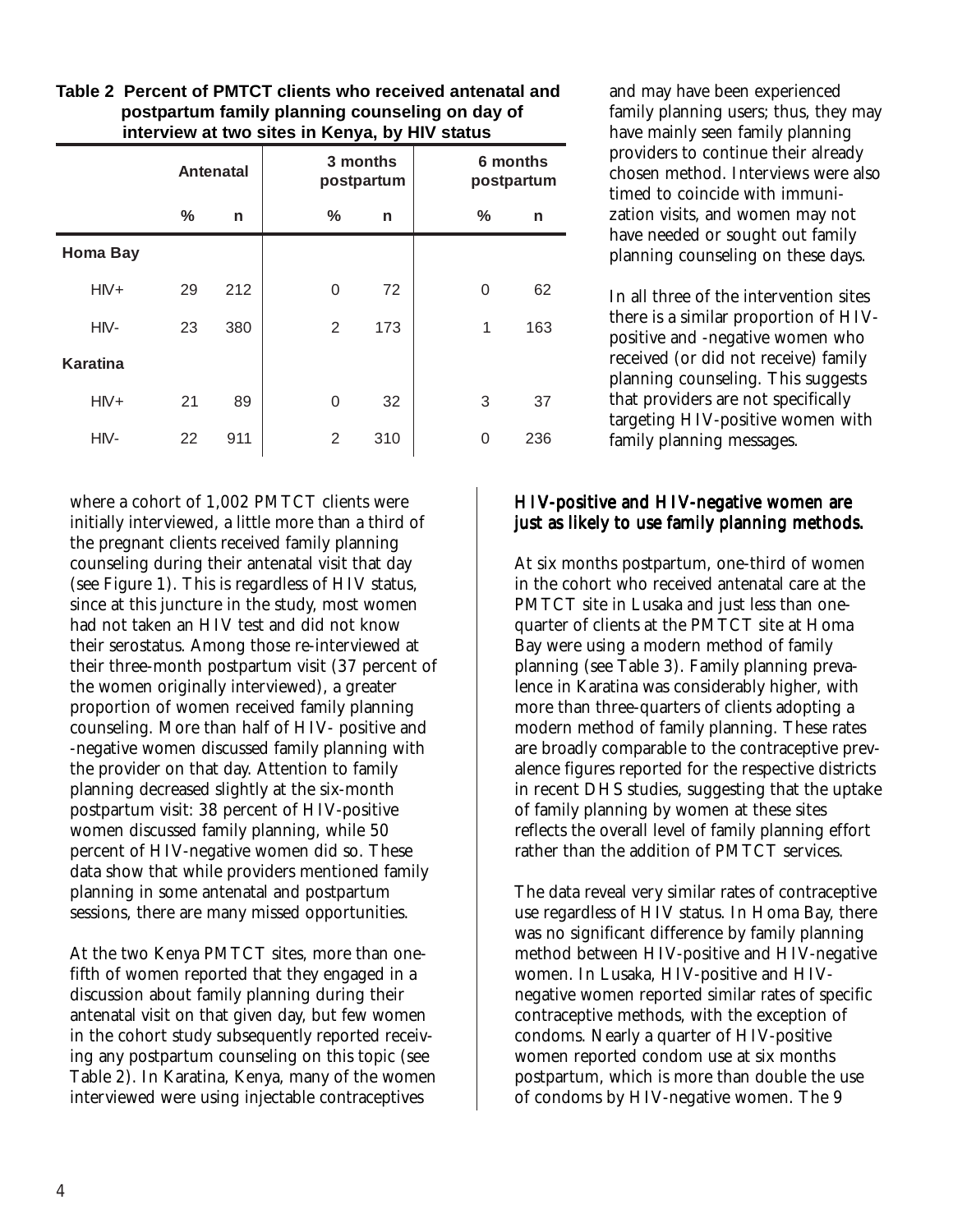percent of HIV-negative women who reported condom use is consistent with the DHS for Lusaka, while HIV-positive women reported much higher use than the general community practice. Again in Karatina, HIV-positive and HIV-negative women reported similar rates of specific contraceptive methods with the exception of condoms. The 1 percent of HIV-negative women who reported condom use is also consistent with the DHS for the central province in Kenya. Meanwhile, HIV-positive women reported significantly higher use of condoms. HIV-positive women may be concerned about infecting others and/or avoiding re-infection; post-test counseling at the PMTCT site may also help them raise the issue of condom use with their partners. HIV-negative women may receive

some counseling on risk reduction, but clearly more counseling and other types of support are needed for the challenging task of introducing condoms into their relationships.

Two-thirds of women interviewed in Homa Bay and more than one-third in Lusaka reported that they were not using any family planning method, although they did have a regular sexual partner. The lack of family planning use with a regular partner suggests potential future pregnancies among both HIV-positive and -negative women. In marked contrast to the other two sites, at Karatina only a small percentage of HIV-positive women (3 percent) and HIV-negative women (8 percent) who have a regular sexual partner reported no use of a family planning method.

| Table 3 Percent of use and non-use of family planning of PMTCT clients at 6 months postpartum, by |  |  |
|---------------------------------------------------------------------------------------------------|--|--|
| <b>HIV</b> status                                                                                 |  |  |

|                     | Pill           | Injectable     | Long-term                 | Condom          | <b>Total</b><br>modern<br>method <sup>a</sup> | <b>Natural</b><br>family<br>planning | None,<br>no partner | None,<br>regular<br>partner |
|---------------------|----------------|----------------|---------------------------|-----------------|-----------------------------------------------|--------------------------------------|---------------------|-----------------------------|
| Lusaka,<br>Zambia   |                |                |                           |                 |                                               |                                      |                     |                             |
| $HN+$<br>$(n = 69)$ | $\overline{7}$ | $\overline{4}$ | $\mathbf 0$               | 23 <sup>b</sup> | 32                                            | $\sqrt{3}$                           | 15                  | 39                          |
| HIV-<br>$(n = 220)$ | 14             | 10             | $\mathbf 1$               | 9 <sup>b</sup>  | 33                                            | $\mathfrak{S}$                       | $\overline{7}$      | 44                          |
| Homa Bay,<br>Kenya  |                |                |                           |                 |                                               |                                      |                     |                             |
| $HN+$<br>$(n = 62)$ | $\overline{2}$ | 16             | $\overline{2}$            | $\mathbf 0$     | 19                                            | $\sqrt{3}$                           | 11                  | 65                          |
| HIV-<br>$(n = 163)$ | $\overline{4}$ | 12             | $\overline{4}$            | $\mathbf{1}$    | 21                                            | $\mathbf{1}$                         | $\sqrt{5}$          | 69                          |
| Karatina,<br>Kenya  |                |                |                           |                 |                                               |                                      |                     |                             |
| $HN+$<br>$(n = 37)$ | 24             | 49             | $\ensuremath{\mathsf{3}}$ | 11 <sup>b</sup> | 87                                            | $\boldsymbol{0}$                     | 11                  | $\ensuremath{\mathsf{3}}$   |
| HIV-<br>$(n = 237)$ | 17             | 47             | 11                        | 1 <sup>b</sup>  | $77 \,$                                       | 5                                    | $\boldsymbol{9}$    | 8                           |

a Total modern method may be different than the sum of individual modern methods due to dual method use or rounding.

 $b$  Statistically significant difference ( $p < .01$ ).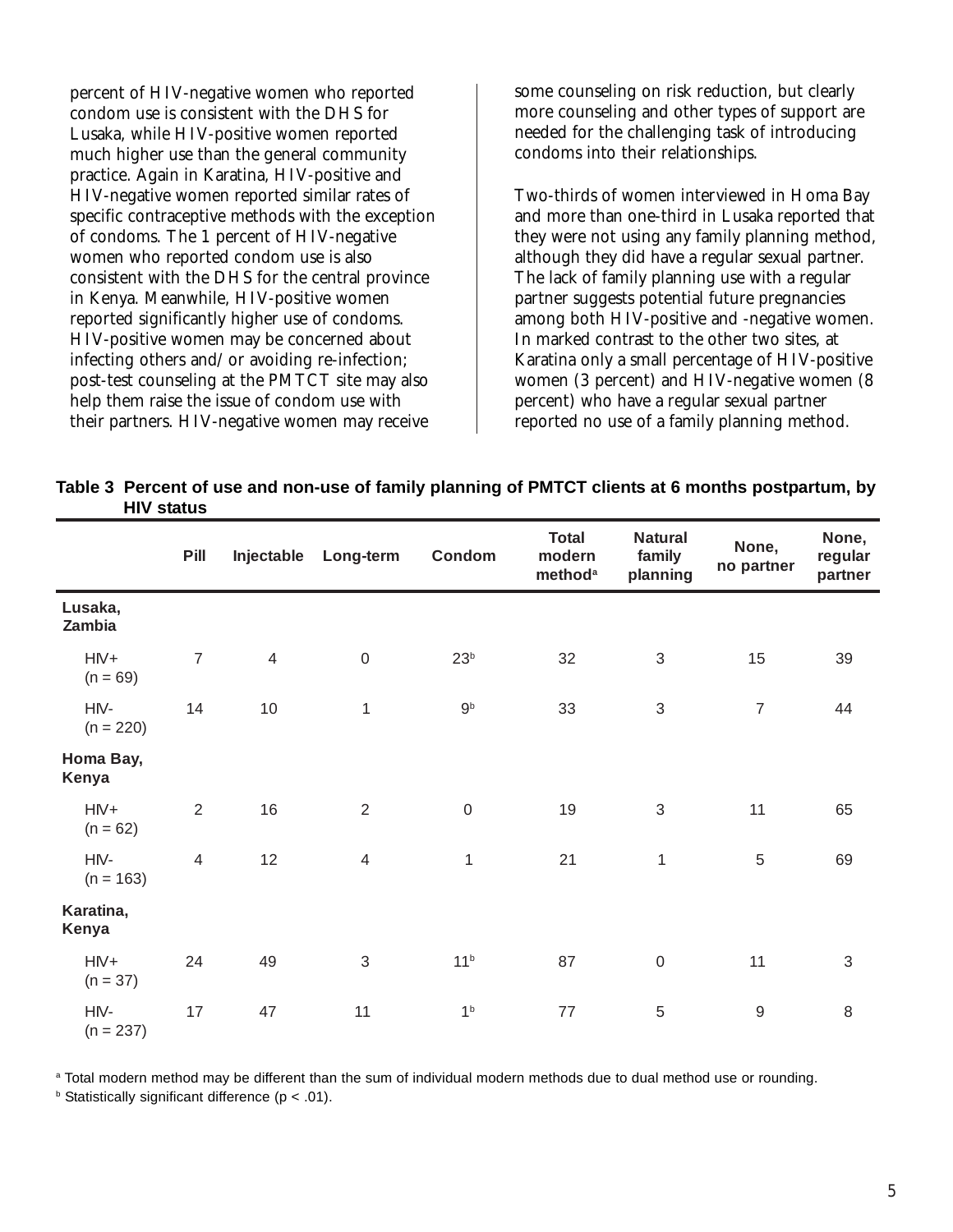Overall, similar levels of contraceptive use by HIV-positive and -negative women suggest that such factors as local norms about fertility control and the acceptability of contraception play a greater role than HIV status in determining contraceptive use.

#### Community members express different attitudes about childbearing by HIV-positive women.

HIV-positive women may not use family planning because they desire another pregnancy. A literature review of attitudes and practices about childbearing among HIV-positive women in sub-Saharan Africa revealed that they have powerful motivations to have children. Many of these cultures are pro-natalist and thus expect women to have children. Women themselves are motivated by the desire for love from children, and also because caring for children provides a reason for living. Moreover, children are often seen as a source of financial security. Within the context of HIV/AIDS, having children may be seen as affirming one's health or avoiding a partner's suspicions about HIV infection, driven

in some cases by fear of abandonment. It can also be a way to hide HIV status from the community or remain in denial (Rutenberg et al. 2003b).

During community focus group discussions in Zambia, some participants expressed pro-natalist views in light of PMTCT programs. They noted that PMTCT programs offer hope to HIVpositive couples who want to have children and that such programs would and should help parents have uninfected children.

"If a woman is HIV-positive and looks and feels healthy, then she can try having a baby."

"Although family planning counseling is a good strategy of preventing mother-tochild transmission, the problem is if people were to use condoms all the time, there would be no children in the compound. So the drug [antiretrovirals for PMTCT] is giving hope to us HIV-positive individuals about the possibility of having healthy children. We must tell people not to use condoms but to go and access PMTCT in order for them to have children."



**Figure 2 Percent of observed family planning sessions in Uganda in which HIV issues are addressed**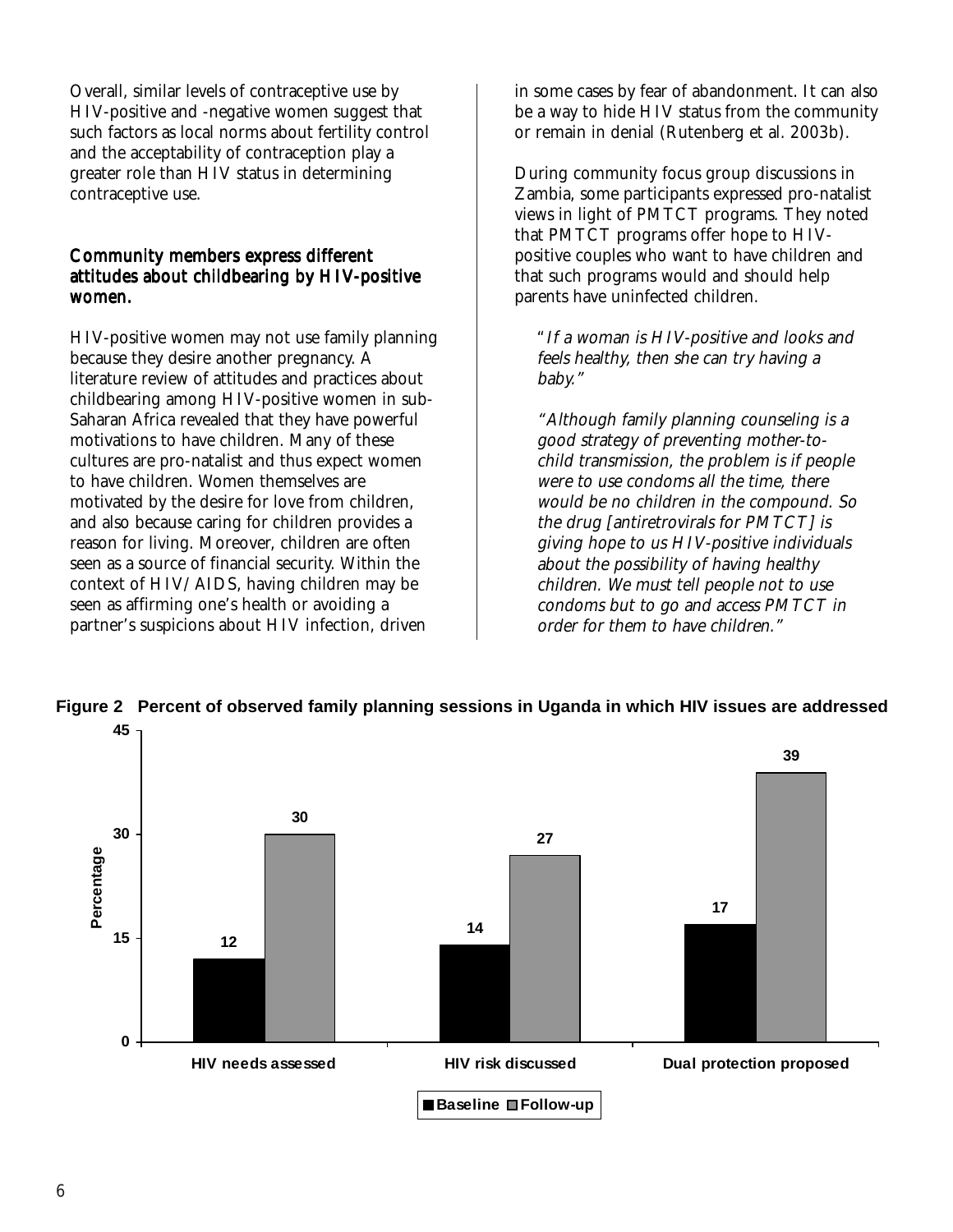However, many individuals have witnessed children in their communities infected with HIV who fail to thrive and die or are orphaned. These experiences may offset pro-natalist views. Indeed, at the two sites in Kenya, the vast majority (roughly 80 percent of ANC women at baseline and follow-up) felt that HIV-infected couples should not have children. The overwhelming reason provided was that the children will be infected, then suffer and die. The second and third most

Horizons conducts global operations research to improve HIV/AIDS prevention, care, and support programs. Horizons is implemented by the Population Council in partnership with the International Center for Research on Women (ICRW), the Program for Appropriate Technology in Health (PATH), the International HIV/AIDS Alliance, Tulane University, Family Health International, and Johns Hopkins University.

mentioned reasons were that an HIV-infected woman's body would weaken during pregnancy, and that children of HIV-infected parents would become orphans. Of the small minority who felt that HIV-infected couples should bear children, most understood that interventions could reduce vertical transmission and/or that a child of an HIV-positive mother would not necessarily be infected.

#### Availability of family planning services at PMTCT sites does not ensure integration of HIV and family planning messages.

During observations of family planning sessions at the six pilot sites in Zambia, the sessions were generally of good quality, with most providers exploring the client's reproductive health goals and explaining the advantages and disadvantages of various methods of family planning, as well as giving correct instruction in the family planning method selected or in use. However, there was little integration of HIV issues into family planning counseling. Among the 48 sessions observed, providers mentioned HIV transmission in only 12 sessions, HIV testing in nine sessions, and PMTCT in eight sessions. That the risk behaviors for HIV and pregnancy are the same was mentioned in 10 out of 48 sessions. Finally, providers brought up using condoms for dual protection against HIV and pregnancy in only 16 of 48 sessions observed.

There was also little integration of HIV issues in observations of family planning sessions in the two sites in Kenya despite the introduction of PMTCT. In Homa Bay, dual protection was discussed in 14 percent, 25 percent, and 10 percent of sessions for the three rounds of observation. In Karatina, dual protection was hardly mentioned, with less than 3 percent for all rounds. Providers improved significantly in informing clients that the risk behaviors for HIV and pregnancy are the

same, yet by the third round this was brought up in less than half of the sessions in Homa Bay (43 percent), and just 16 percent in Karatina.

The low frequency of integrating HIV issues and exploring the potentially different needs of HIVpositive and HIV-negative women may be one factor contributing to the lack of difference in family planning practice relative to HIV status.

#### HIV issues can be integrated into family planning sessions.

Results from the Uganda study demonstrate that it is possible to increase integration of HIV issues into family planning sessions. In this intervention, family planning providers were trained to bring up HIV issues so that the specific needs of HIV-positive women, HIV-negative women, and those of unknown status could be addressed. Providers could then refer clients to such HIV services as VCT. Researchers observed more than 60 sessions. From the baseline observations conducted in 2000 to the follow-up observations in 2001, there was a dramatic increase in the percentage of family planning sessions where HIV needs were assessed, HIV risk was discussed, and dual protection was proposed (see Figure 2). Indeed, the percentage of sessions in which HIV needs were assessed more than doubled, as did the percentage of sessions in which the provider proposed dual protection.